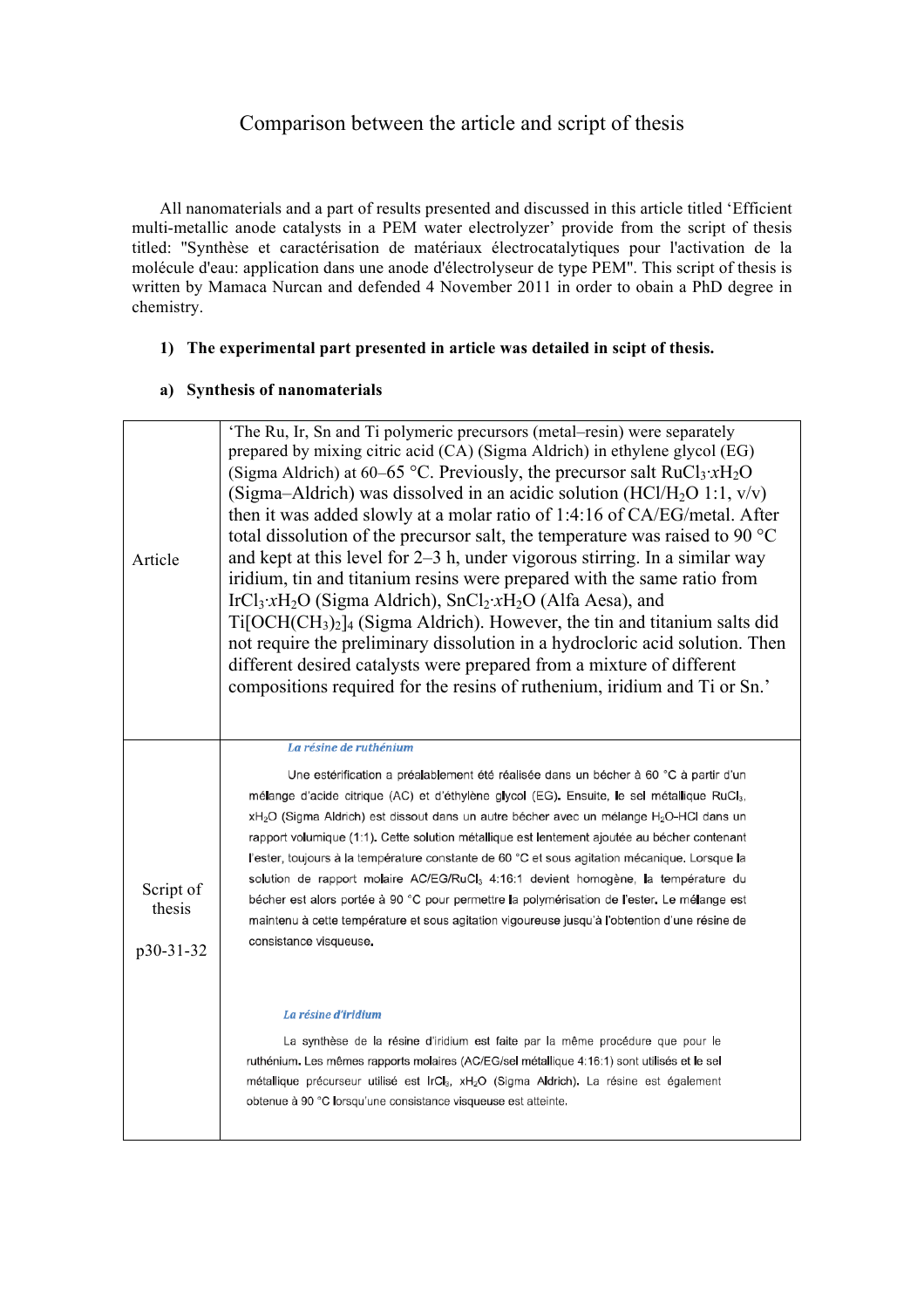#### La résine d'étain

La synthèse de la résine d'étain se déroule en plusieurs étapes : du citrate d'étain est préparé en dissolvant du chlorure d'étain dans un mélange d'acide citrique et d'eau ; puis le pH de la solution est porté à 3 en ajoutant goutte à goutte une solution ammoniacale (NH<sub>4</sub>OH). La solution est ensuite filtrée et séchée à l'étuve. Le citrate d'étain obtenu est ajouté au mélange d'acide citrique et d'éthylène glycol, préalablement dissous pour former l'ester. Une température constante de 60 °C et une agitation vigoureuse permet de dissoudre totalement le citrate dans l'ester. La solution obtenue, de ratio molaire AC/EG/citrate d'étain 3:10:1, est ensuite portée, sous agitation vigoureuse, à 90 °C, température à laquelle a lieu la formation d'une résine polymérique d'étain.

#### Les résines de tantale et de titane

Les résines polymériques de tantale et de titane ont été préparées de la même manière que celle de niobium et ce, en respectant les deux étapes d'estérification à 60°C et de polymérisation à 90 °C sous agitation constante et vigoureuse. Les sels métalliques de Ta et Ti appropriés<sup>1</sup> à cette méthode de synthèse sont respectivement Ta(OC<sub>2</sub>H<sub>5</sub>)<sub>5</sub> et Ti[OCH(CH<sub>3</sub>)<sub>2</sub>]<sub>4</sub> de chez Sigma Aldrich et les ratios molaires sont de (AC/EG/Ta(OC<sub>2</sub>H<sub>5</sub>)<sub>5</sub> 5:25:1 et AC/EG/Ti[OCH(CH<sub>3</sub>)<sub>2</sub>]<sub>4</sub> 4:16:1.

Molar ratio was presented in the folowing table (citric acide/ethylen glycol/metallic salt):

| Précurseur métallique (fournisseur) :                                | <b>Ratio molaire</b> |
|----------------------------------------------------------------------|----------------------|
| $RuCl3 xH2O$ (Sigma Aldrich)                                         | 4/16/1               |
| $\text{IrCl}_3$ xH <sub>2</sub> O (Sigma Aldrich)                    | 4/16/1               |
| Ti[OCH(CH <sub>3</sub> ) <sub>2</sub> ] <sub>4</sub> (Sigma Aldrich) | 4/16/1               |
| $NH_4[NbO(C_2O_4)_2.H_2O]$ (CBMM)                                    | 4/16/1               |
| (Companhia Brasileira de Metalurgia e Mineração)                     |                      |
| $Ta(OC2H5)5$ (Sigma Aldrich)                                         | 5/25/1               |
| SnCl <sub>2</sub> xH <sub>2</sub> O (Alfa Aesar)                     | 3/10/1               |

Tableau 3 : Précurseurs métalliques utilisés pour la synthèse des catalyseurs anodiques selon la méthode Pechini-Adams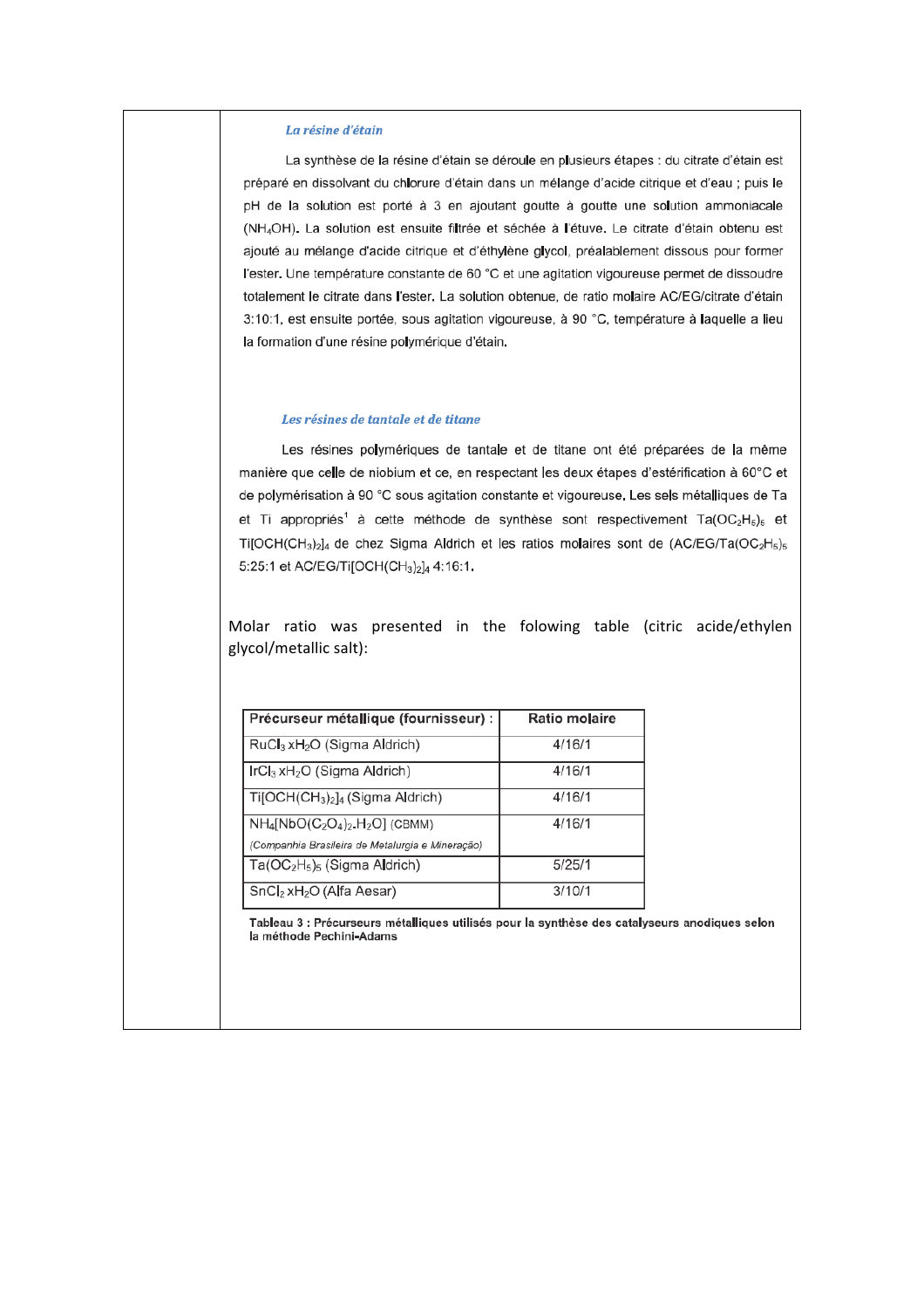#### **b) Heat treatment**

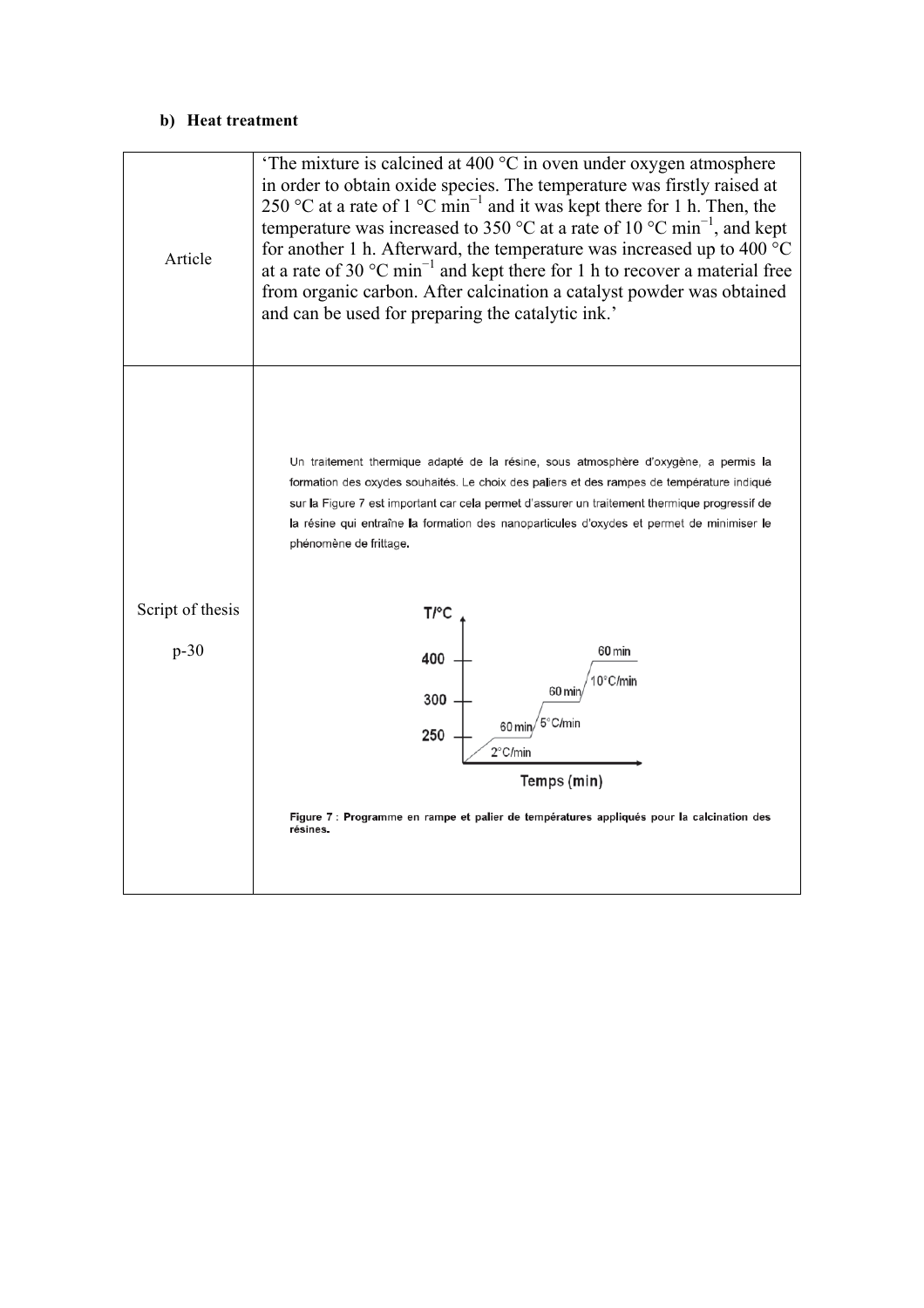# **c) Preparation of the catalytic ink**

| and a Nafion <sup>®</sup> solution (114 $\mu$ L) (5 wt.% in aliphatic alcohol, Aldrich). The resulting<br>Article | ink was ultrasonically homogenized for few hours. For each electrochemical<br>experiment 30 $\mu$ L of the ink were deposited onto a slab of gold (1 cm <sup>2</sup> ) to serve as<br>supporting substrate of the working electrode; the catalytic ink was then dried under<br>nitrogen (U quality, from Air Liquide company). This ultrasonical homogenization<br>step is very sensitive because it enables to avoid sedimentation of metallic particles<br>in the ink, involving thereby nonrepeatable experiments.                                                                                                                                                                                                                                                                                                                                                                   |
|-------------------------------------------------------------------------------------------------------------------|-----------------------------------------------------------------------------------------------------------------------------------------------------------------------------------------------------------------------------------------------------------------------------------------------------------------------------------------------------------------------------------------------------------------------------------------------------------------------------------------------------------------------------------------------------------------------------------------------------------------------------------------------------------------------------------------------------------------------------------------------------------------------------------------------------------------------------------------------------------------------------------------|
| Script of<br>thesis<br>p 37                                                                                       | d. Préparation de l'électrode de travail<br>Les matériaux préparés par les deux méthodes de synthèse envisagées dans ce travail<br>sont sous forme de poudre. Pour réaliser les mesures électrochimiques, une encre<br>catalytique a été préparée.<br>Dans un premier temps, la poudre est finement broyée à l'aide d'une spatule en Téflon,<br>puis 4 mg du catalyseur est ajouté à un mélange d'eau et de Nafion® (114 µL de Nafion® et<br>725 µL d'eau). Le mélange ainsi obtenu est homogénéisé au bain à ultrasons.<br>L'homogénéité de l'encre est un paramètre important permettant d'assurer la reproductibilité<br>des tests.<br>Dans un second temps, une quantité de 15 µL est déposée sur une électrode d'or d'une<br>surface géométrique de 0,196 cm <sup>2</sup> . L'encre catalytique est séchée sous atmosphère d'azote<br>à température ambiante ou à l'étuve à 70 °C. |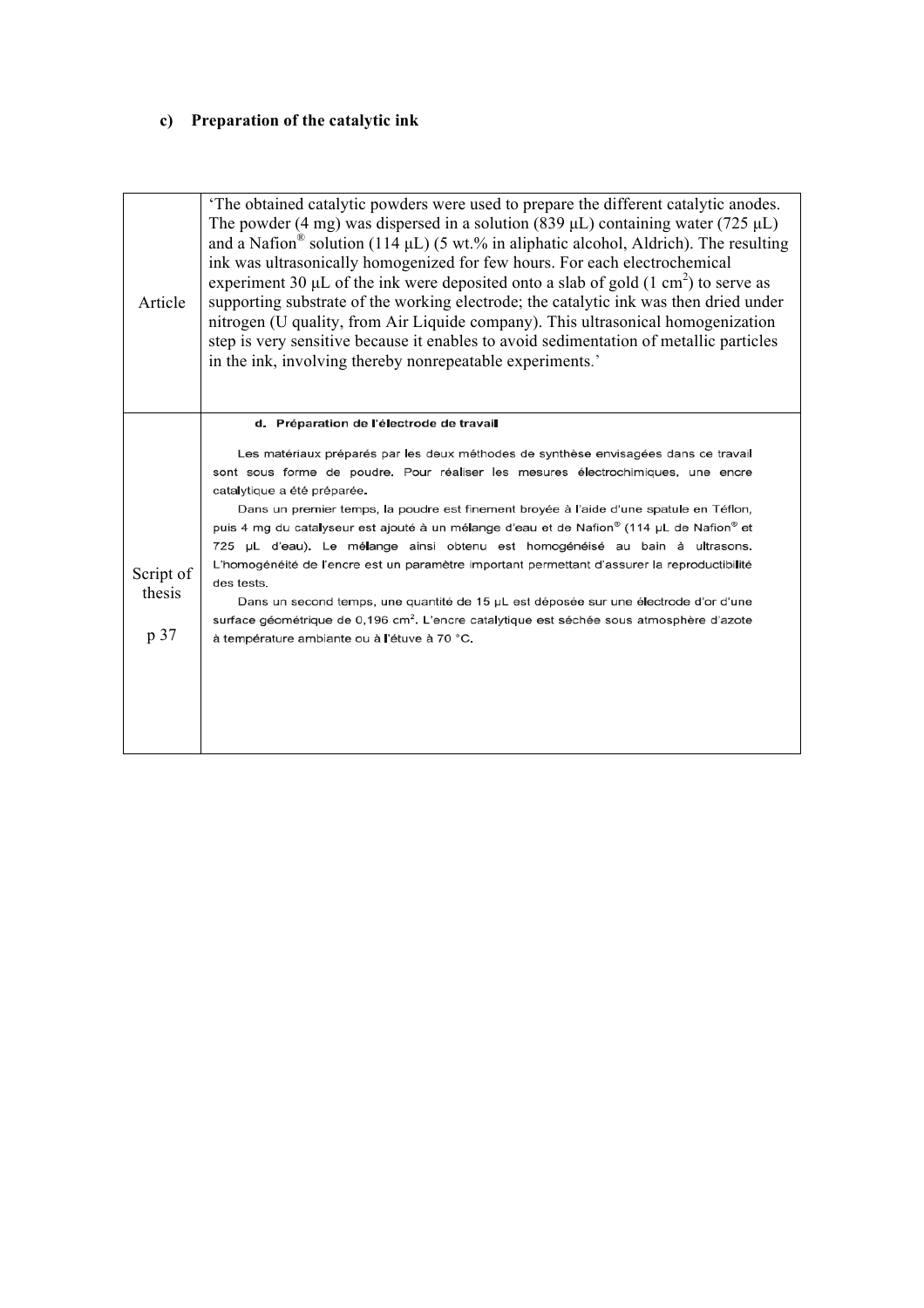### **d) Electrochemical measurements**

| Article                     | All the solutions used in this work were prepared with $18.2 M\Omega$ cm water<br>produced at 20 $\mathrm{^{\circ}C}$ and purified by a Millipore-Milli-Q system. The Nafion<br>membranes utilized in the Membrane Electrode Assemblies (MEAs) of the<br>PEMWE cell contain sulfonic acid groups which are equivalent to 0.5 mol $L^{-1}$<br>$H2SO4$ . For this reason, all the voltammetry experiments were carried out in<br>$0.5$ mol $L^{-1}$ H <sub>2</sub> SO <sub>4</sub> (Merck) as supporting electrolyte. The latter<br>measurements were performed in a conventional three-electrode<br>electrochemical glass cell (20 mL) using Radiometer Analytical (PGZ 402)<br>potentiostat Electrochemical Interface. A Reversible Hydrogen Electrode<br>(RHE) and a slab of vitreous carbon $(8 \text{ cm}^2)$ electrically connected with a gold<br>wire served as reference and counter electrodes, respectively. The working<br>electrode was composed of the catalytic ink made from the suitable mixture of<br>a powder of the Ru based material, a Nafion <sup>®</sup> 5 wt.% solution and water. This<br>catalytic ink $(0.38 \text{ mg cm}^{-2})$ was then deposited at the surface of a gold<br>substrate as conductive carrier.'                                                                                                                                                                                                                                                                                                                                                                                                     |
|-----------------------------|--------------------------------------------------------------------------------------------------------------------------------------------------------------------------------------------------------------------------------------------------------------------------------------------------------------------------------------------------------------------------------------------------------------------------------------------------------------------------------------------------------------------------------------------------------------------------------------------------------------------------------------------------------------------------------------------------------------------------------------------------------------------------------------------------------------------------------------------------------------------------------------------------------------------------------------------------------------------------------------------------------------------------------------------------------------------------------------------------------------------------------------------------------------------------------------------------------------------------------------------------------------------------------------------------------------------------------------------------------------------------------------------------------------------------------------------------------------------------------------------------------------------------------------------------------------------------------------------------------------------------------------------------|
| Script<br>of thesis<br>p 36 | Les mesures électrochimiques ont été réalisées dans une cellule monocompartimentée en<br>monocompartimentée en Pyrex. Comme l'indique la<br>Figure 8, la cellule est composée d'une électrode de référence, d'une contre-<br>électrode et d'une électrode de travail. Les réactions électrochimiques sont observées à la<br>surface de l'électrode de travail, laquelle est composée d'un embout d'or de 5 mm de<br>diamètre sertie dans un embout en Téflon. Une autre configuration d'électrode de travail a<br>également été utilisée, il s'agit d'une plaque rectangulaire de 1 cm * 0,5 cm d'or (une surface<br>géométrique de 1 cm <sup>2</sup> et sur les 2 côtés). L'encre catalytique est déposée sur les deux côtés<br>de l'électrode de travail. La cellule se compose également d'une contre-électrode en carbone<br>vitreux présentant une grande surface spécifique de 5 cm <sup>2</sup> . La troisième électrode est une<br>électrode de référence à hydrogène. Cette électrode de référence est adaptée au milieu<br>électrolytique support dans lequel les tests électrochimiques sont réalisés. Elle est<br>compatible avec les électrolytes utilisés et stable sur de longues durées d'utilisation. Le pont<br>de Luggin assure la conduction ionique permettant la mesure du potentiel de l'électrode de<br>travail par rapport à l'électrode de référence (ERH). Pour finir, le système de dégazage est<br>constitué d'un dégazeur et d'un bulleur, afin de travailler en atmosphère contrôlée et inerte.<br>Pour tous les tests réalisés en cellule électrochimique, le gaz utilisé pour la désaération est<br>le diazote. |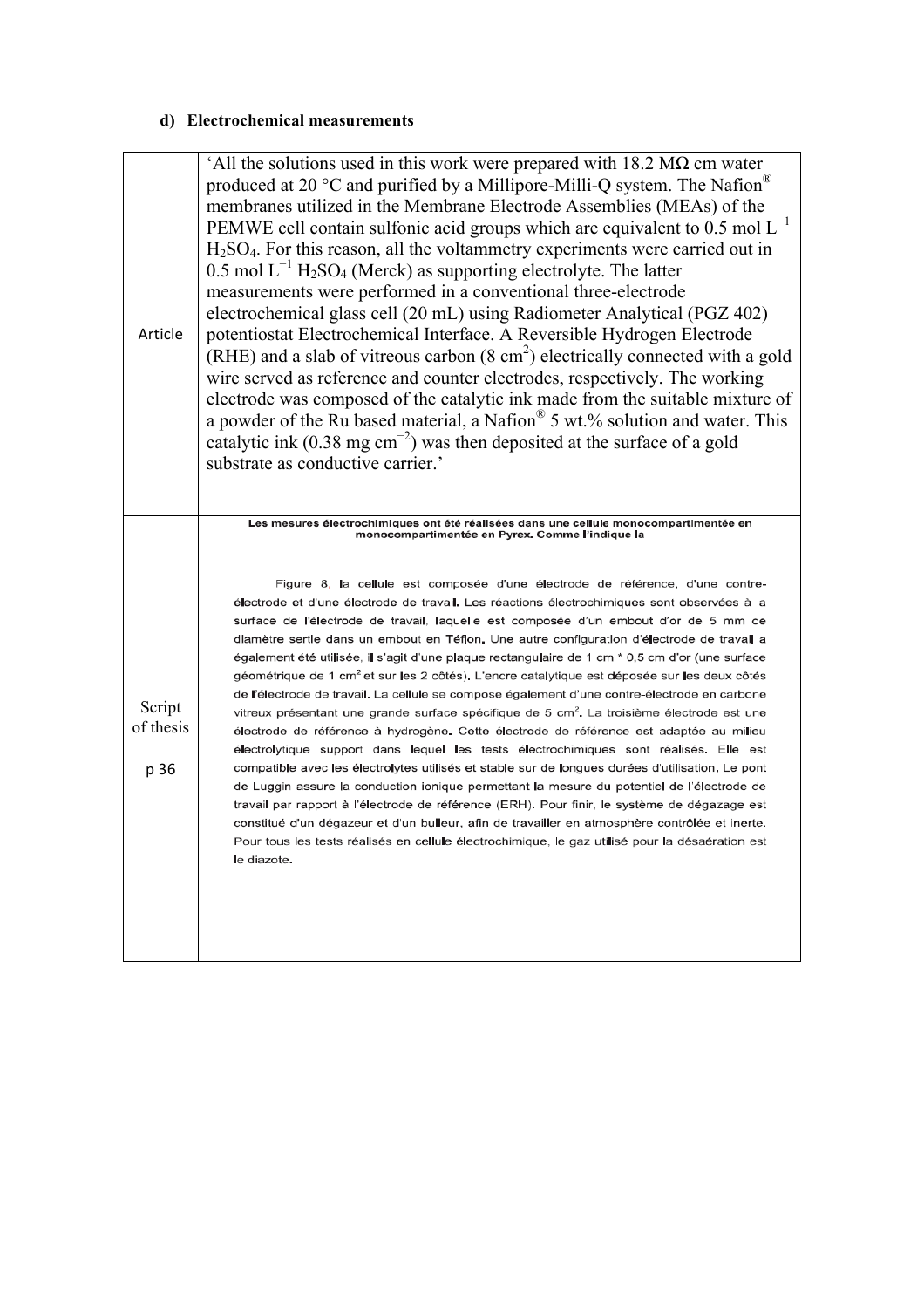#### **2) Results and discussions**

## **a) Cyclic voltammograms**